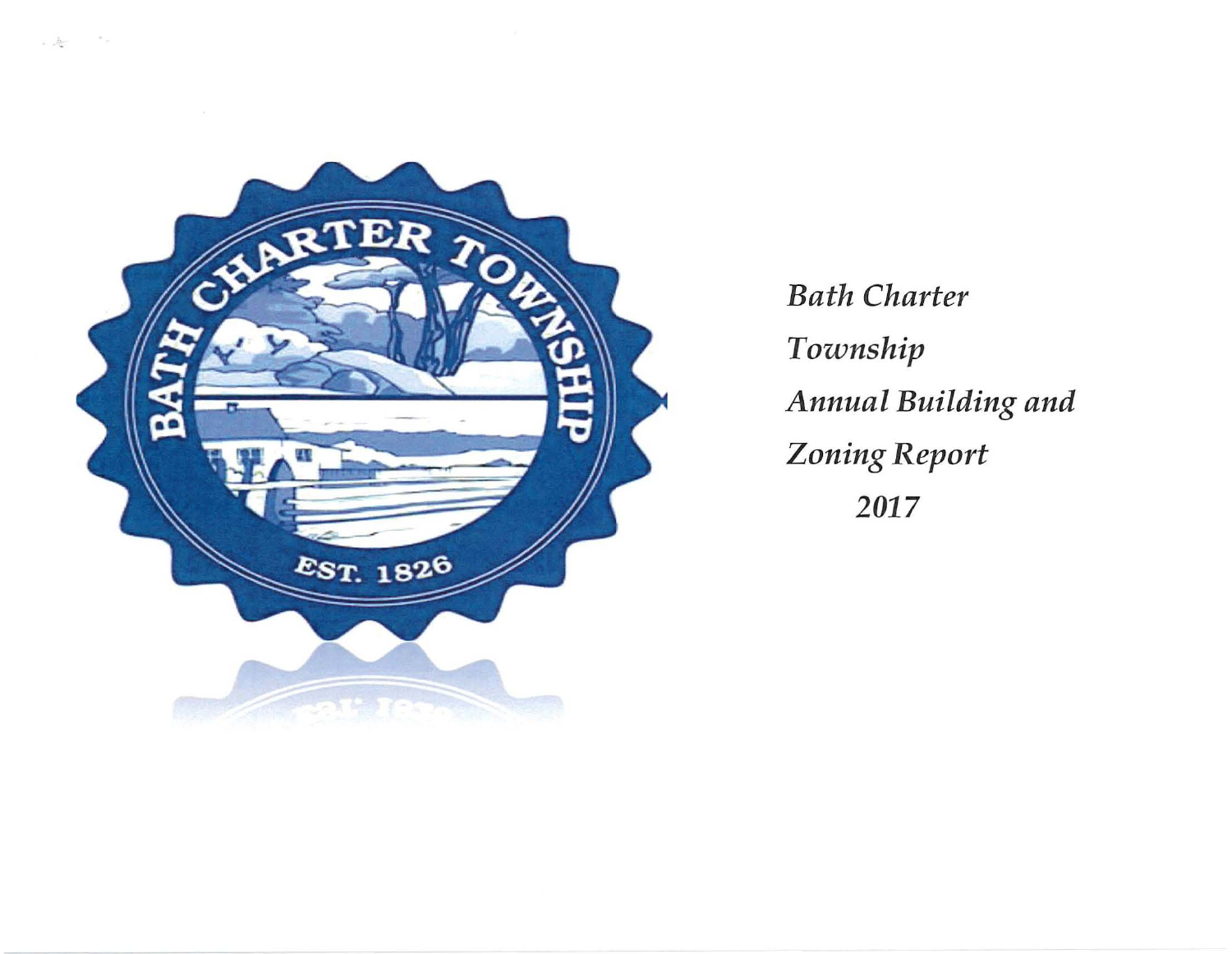**Number of Building Permits Issued** 

 $\omega_{\rm{max}}$  is  $\omega_{\rm{max}}=0.25$ 



**E** Residential **E** New Commercial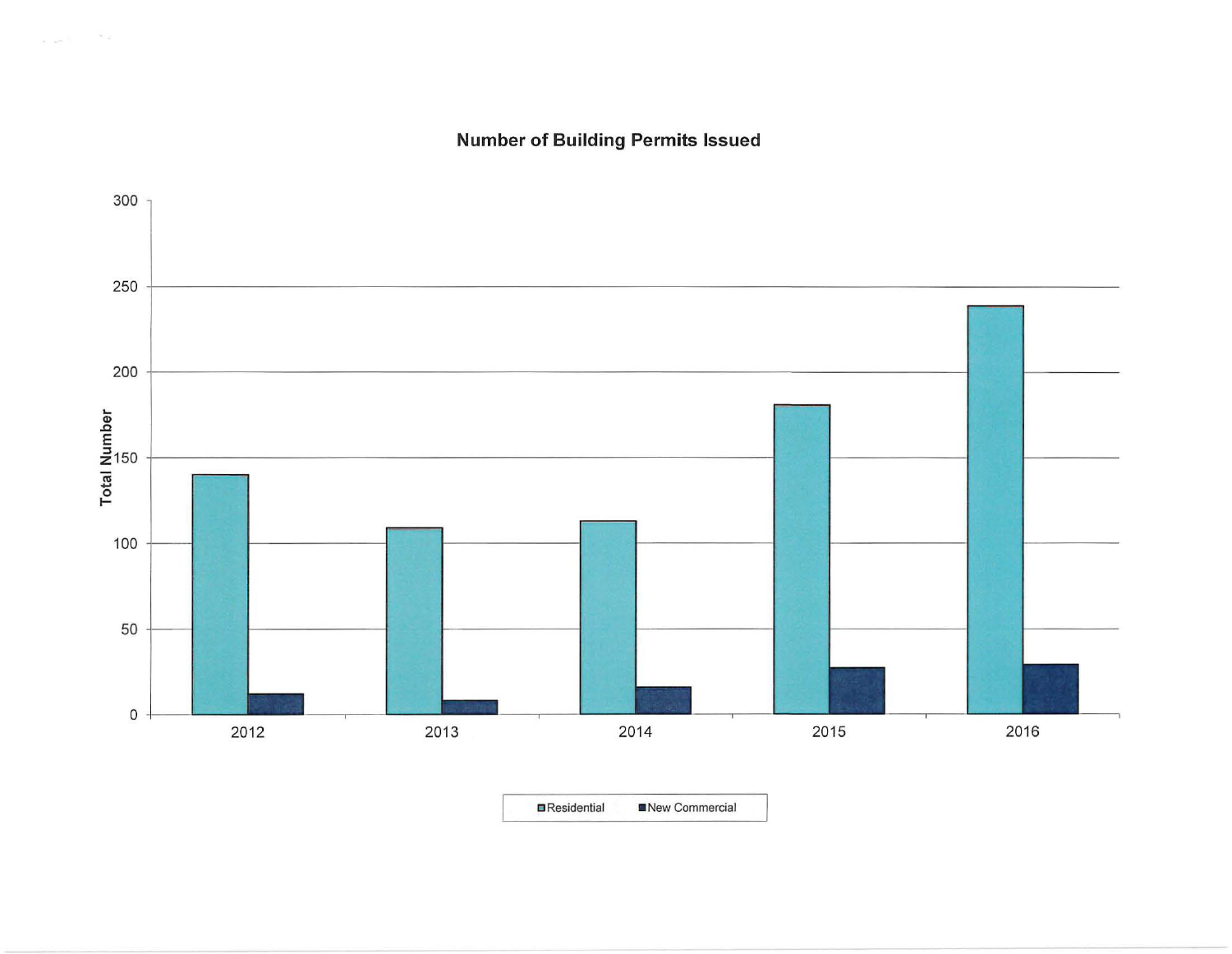$\mathbf{r}$ 

 $\bullet$ 

 $\ddot{\phantom{a}}$ 

 $\mathbf{r}$ 

| New Comm'l | Residential |       |
|------------|-------------|-------|
| 12         | 140         | 2012  |
| 8          | 109         | 2013  |
| 16         | 113         | 2014  |
| 27         | 181         | 2015  |
| 29         | 239         | 2016  |
| 92         | 782         | TOTAL |

 $\sim$ 

 $\sim 10$  $\mathcal{L}^{\text{max}}$ 

 $\bullet$ 

 $\zeta=\sqrt{\omega_{\rm{eff}}/\tau}$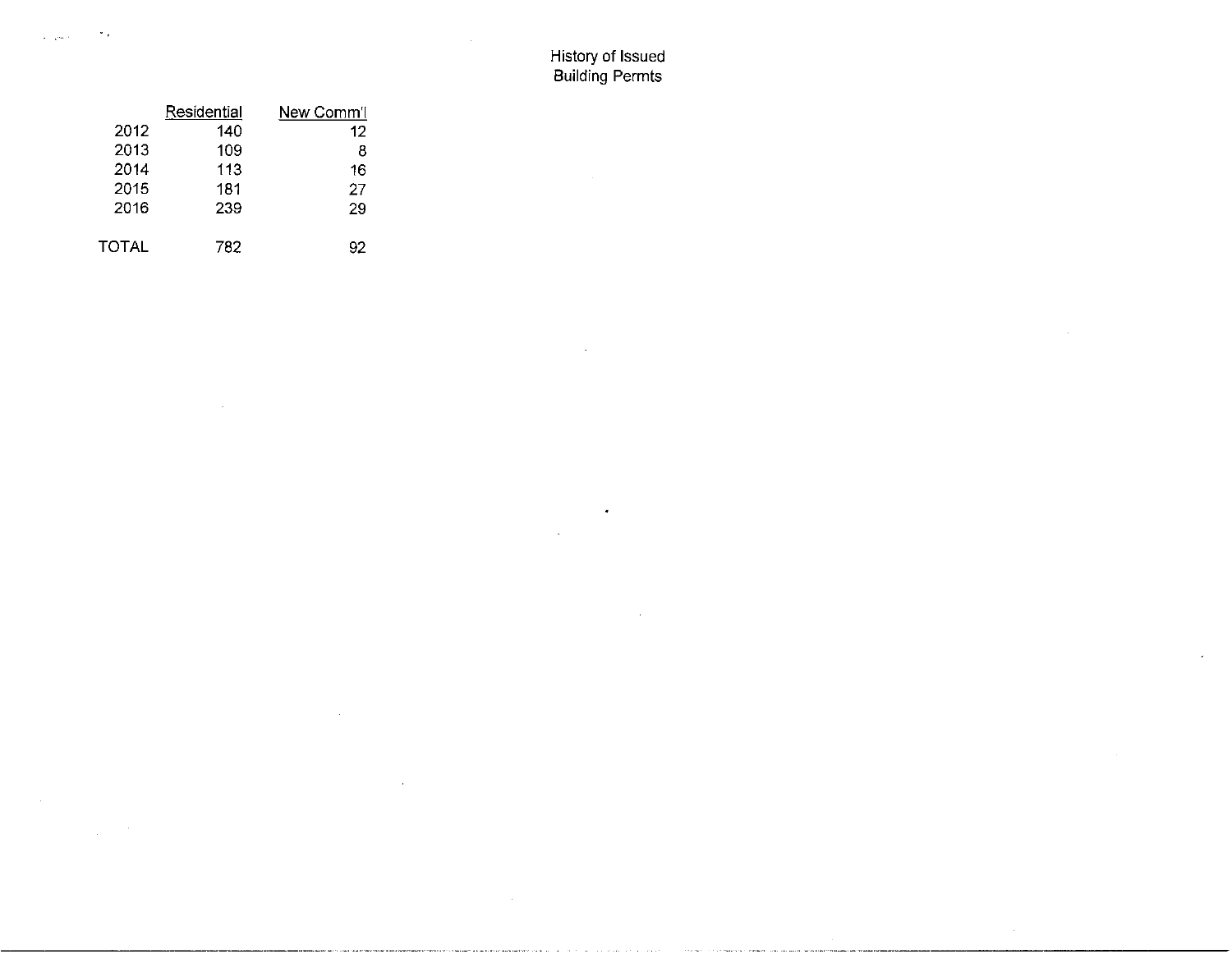**Number of Trade Permits Issued** 

 $-20$ 

 $\sim$   $-$ 

 $\alpha$  -parents

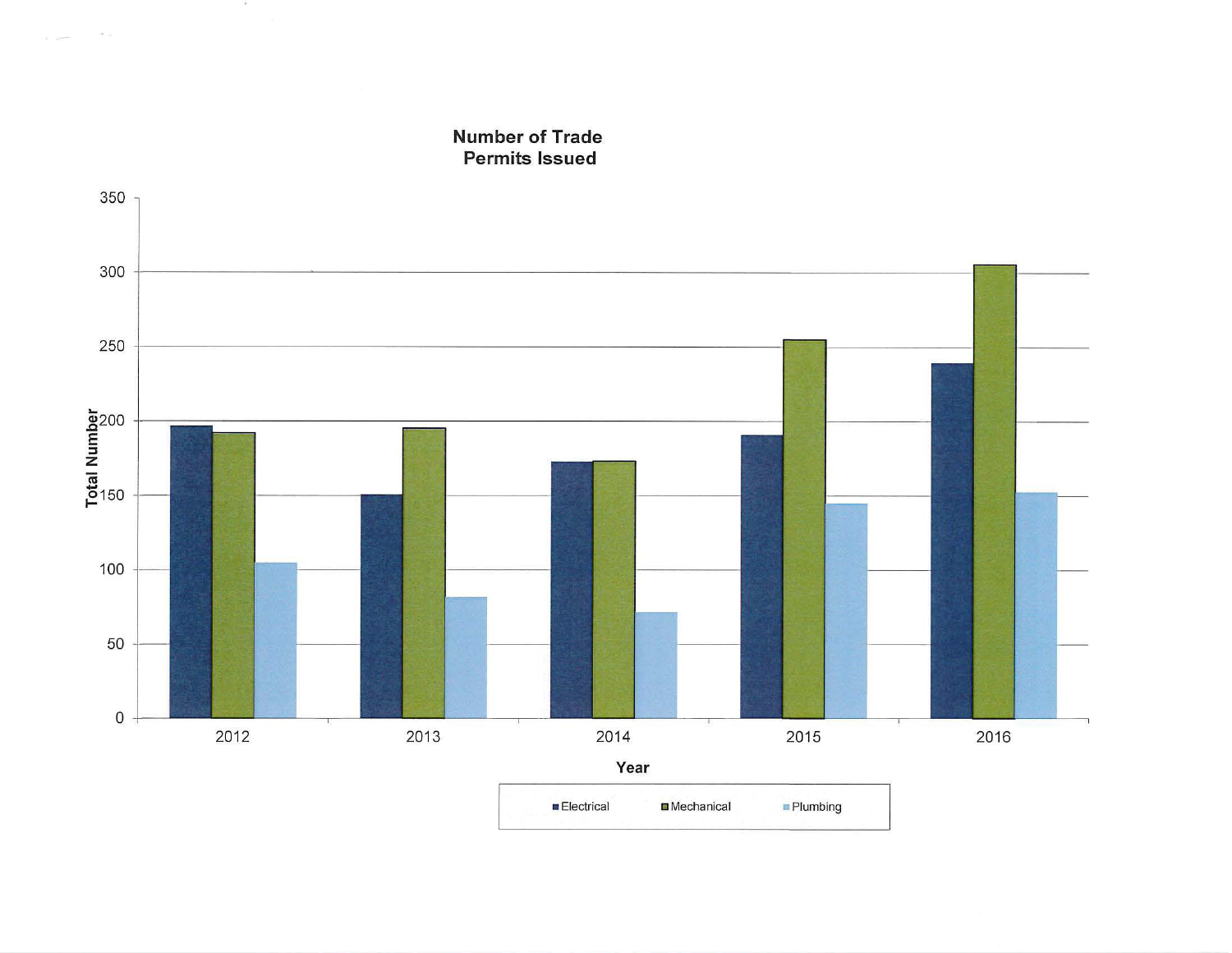## History of Issued Trade Permits

 $\sim$ 

 $\mathcal{A}^{\mathcal{A}}$ 

 $\sim$ 

 $\sim 10^7$ 

 $\sim 10^7$ 

 $\bar{z}$ 

|       | Electrical | Mechanical | Plumbing |
|-------|------------|------------|----------|
| 2012  | 197        | 192        | 105      |
| 2013  | 151        | 195        | 82       |
| 2014  | 173        | 173        | 72       |
| 2015  | 191        | 255        | 145      |
| 2016  | 240        | 306        | 153      |
| TOTAL | 952        | 1121       | 557      |

 $\sim 10^7$ 

 $\sim$   $\sim$ 

 $\sim$   $\sim$ 

 $\sim$ 

 $\sim$ 

المسورين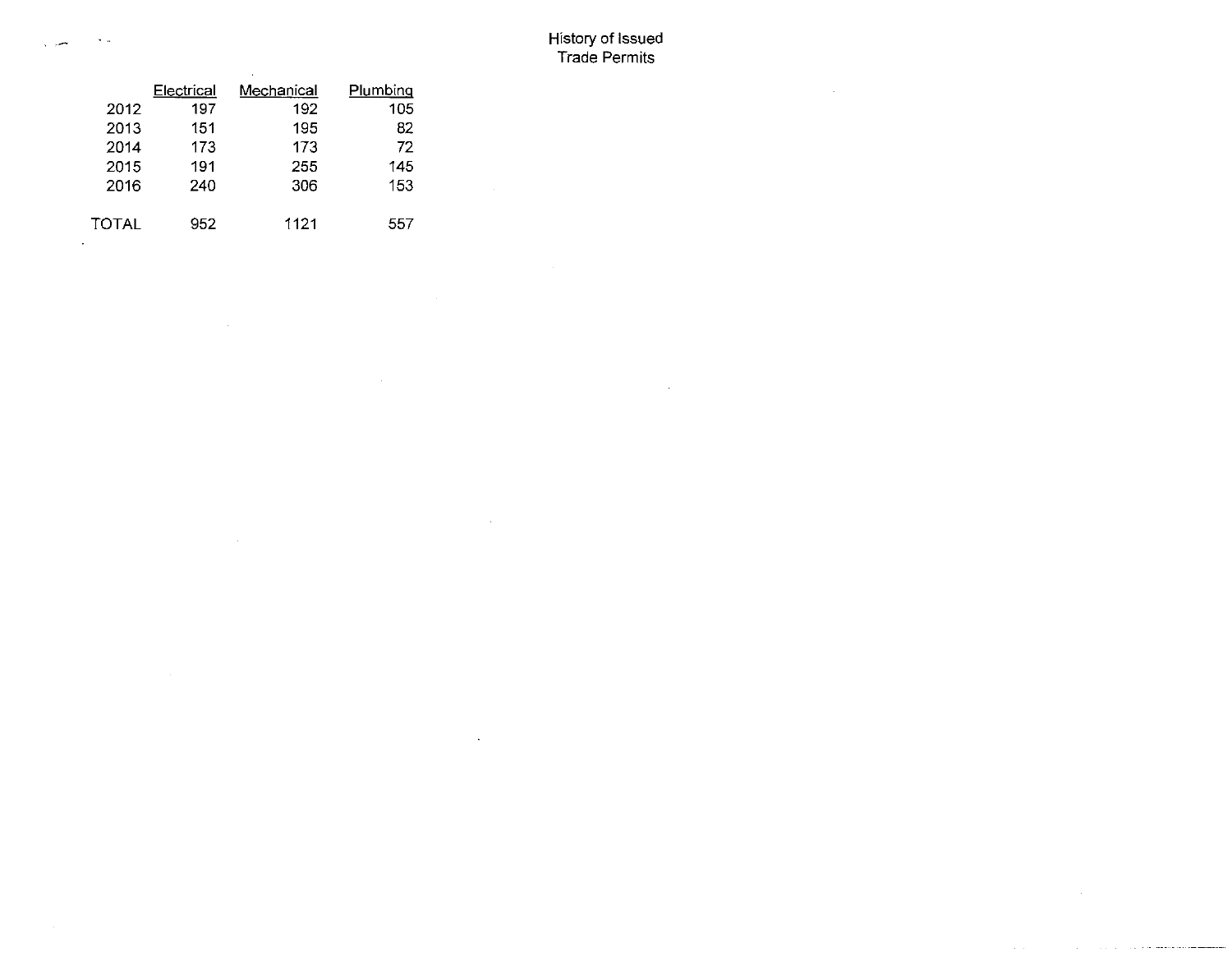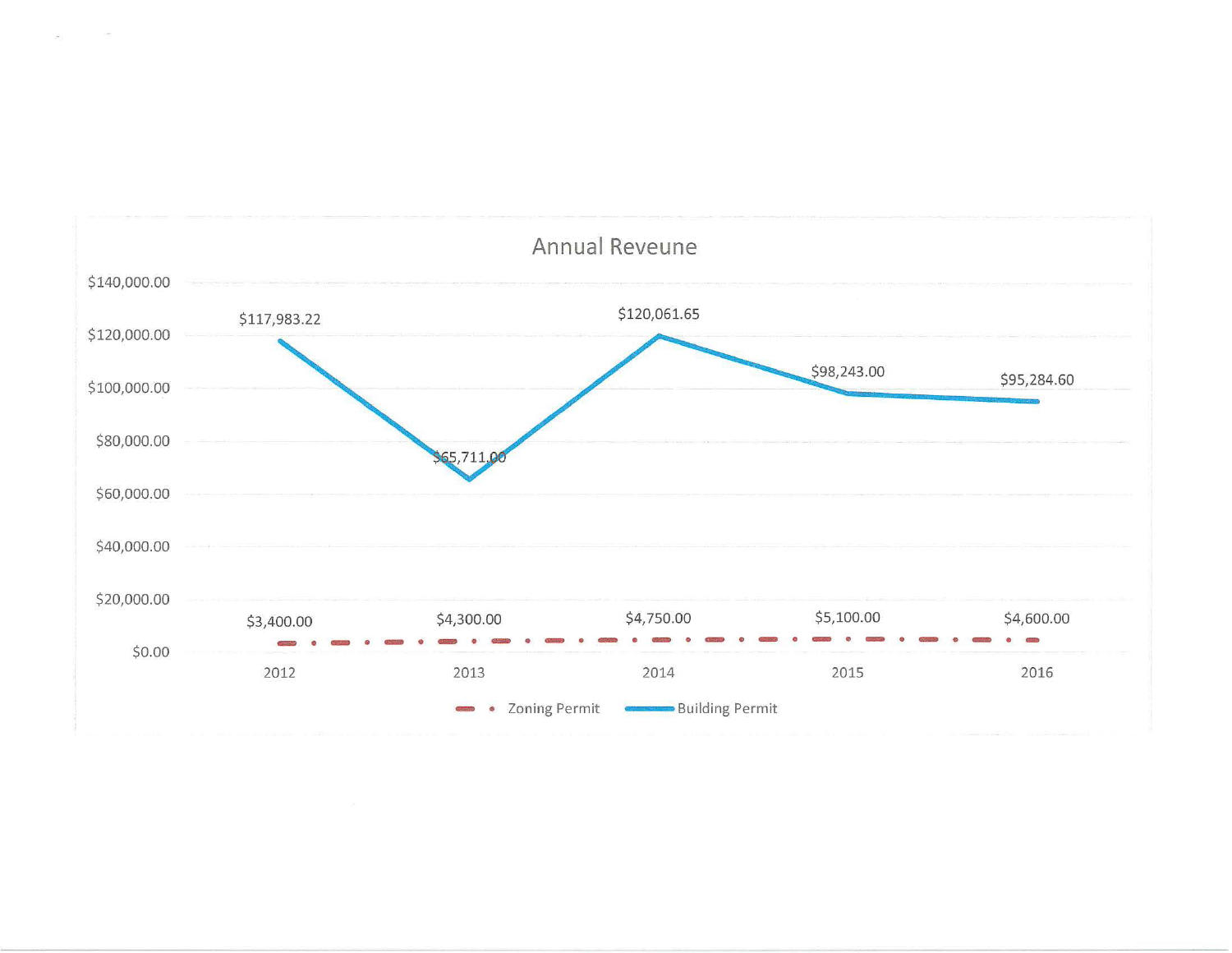$\sim$ 

|      | <b>Zoning Permits</b> | <b>Building Permits</b> | <b>Total Annual Revenue</b> |
|------|-----------------------|-------------------------|-----------------------------|
| 2012 | \$3,400.00            | \$117,983.22            | \$121,383.22                |
| 2013 | \$4,300.00            | \$65,711.00             | \$70,011.00                 |
| 2014 | \$4,750.00            | \$120,061.65            | \$124,811.65                |
| 2015 | \$5,100.00            | \$98,243.00             | \$103,343.00                |
| 2016 | \$4,600.00            | \$95,284.60             | \$99,884.60                 |

 $\sim 10^{-11}$